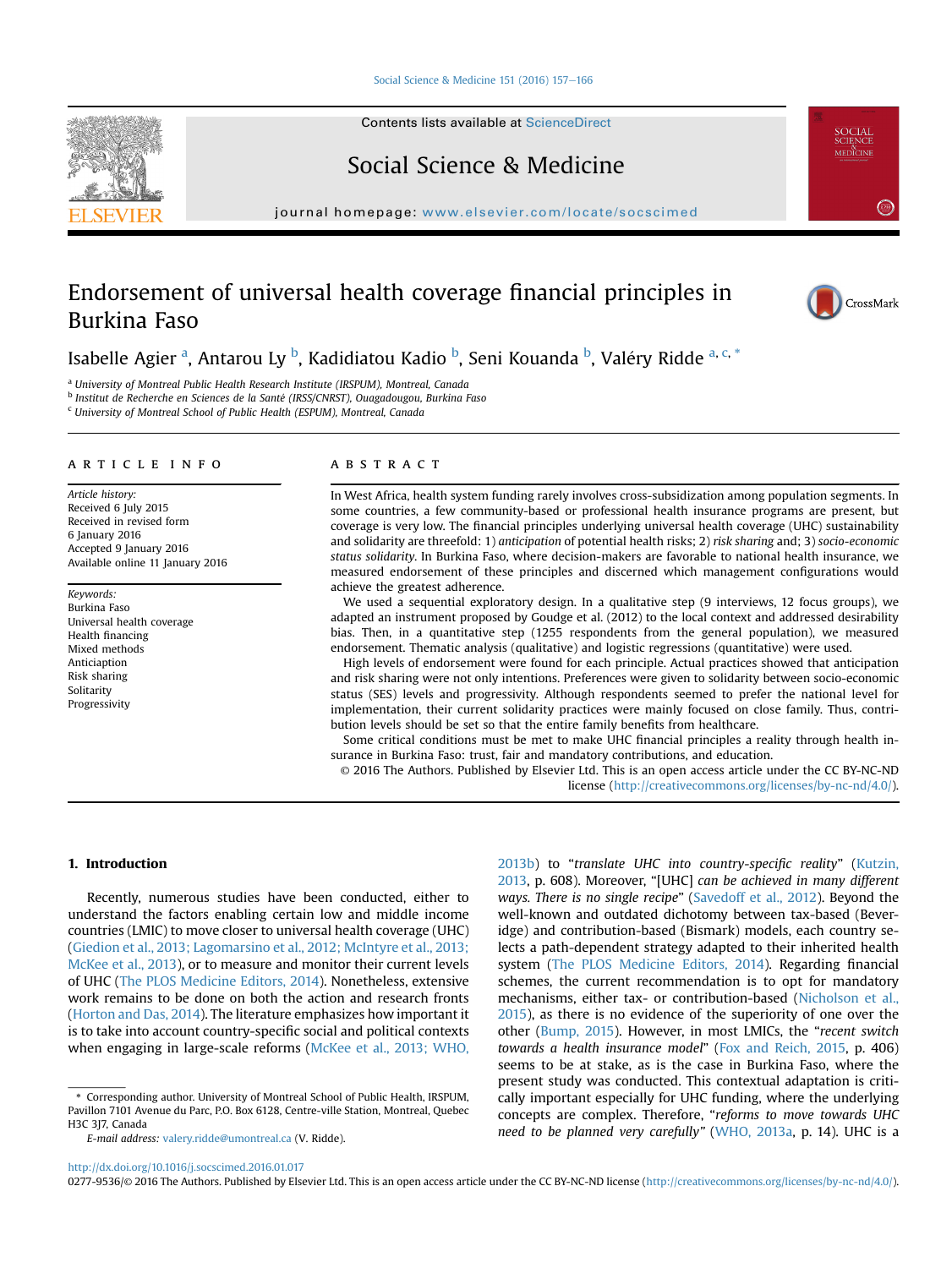multidimensional concept involving legal, humanitarian, social, public health, and financial aspects. This paper focuses on the financial perspective.

Ghana is often cited as an example in West Africa of progression toward UHC [\(Mills et al., 2012; Witter et al., 2013\)](#page-8-0), even though numerous challenges remain in terms of equity of coverage ([Akazili et al., 2014\)](#page-7-0). Africans, especially francophone populations, are quite critical of their governments' capacity and will to deliver basic healthcare [\(Abiola et al., 2011](#page-7-0)). In some West African countries, such as Senegal and Mali, health system performance has stagnated or even decreased ([Asunka, 2013\)](#page-8-0). In these conditions, public servants have refused to make financial contributions mandatory, so that governments have had to make them optional, thereby jeopardizing the establishment of national health insurance.

UHC in Burkina Faso is representative of francophone West Africa in general. In 2010, only 0.5% of women and 1.5% of men were covered by health insurance ([INSD, 2011\)](#page-8-0). Current health system funding is fragmented and does not allow for crosssubsidization among population segments ([Ridde et al., 2014\)](#page-8-0). The  $2011-2020$  national health development plan (Plan national de développement sanitaire - PNDS) aims to increase the public health budget and to implement strategies for moving toward UHC ([Zett and Bationo, 2011\)](#page-9-0). Decision-makers have identified several challenges related to the financial aspects of UHC, including a reduced tax base, low political will and governance issues, low contributive capacity of households, and problems in administering health insurance ([Zida et al., 2010](#page-9-0)). A parliamentary workshop held in September 2014 finalized a bill concerning UHC strategies. This bill, scheduled for parliamentary debate in October 2014 [\(Gouvernement du Burkina Faso, 2013; Siribie and](#page-8-0) [Badiel, 2014\)](#page-8-0), was finally adopted in September 2015 by the National Transitional Council. It stipulates that coverage will be conditional on an (eventually mandatory) contribution, to be set according to each household's capacity. Operational issues such as the healthcare package and third-party payment will be set by decrees (Ministère de la fonction publique du travail et de la sécurité sociale, 2014). A three-year pilot program will be conducted to evaluate different funding models and care packages ([WHO, 2014\)](#page-9-0).

The financial principles underlying UHC sustainability and solidarity are threefold: 1) contribution by anticipation (with or without smoothing) of potential future risk (in our case, adopting a household budget management approach that included anticipating risks, rather than pre-payment, which had not yet been implemented); 2) risk sharing (cross-subsidization of those in need of healthcare), with non-refundable contributions that only benefit healthcare users; and 3) socio-economic status solidarity, referring to cross-subsidization among different socio-economic status (SES) levels, with larger contributions from those who are better off financially ([Goudge et al., 2012](#page-8-0)). Very little is known in Africa about population endorsement of UHC financial principles during early stages of strategy implementation, as is the case in Burkina Faso. As far as we know, only [Goudge et al.](#page-8-0) [\(2012\)](#page-8-0) have addressed this question, in the contexts of Tanzania, Ghana, and South Africa. To attain UHC goals, WHO strongly encourages academics to improve knowledge in this area ([WHO, 2013b](#page-9-0)). The present study was conducted within this context of knowledge needs at the national and international levels. Its objectives were twofold: 1) to measure population endorsement of the three UHC financial principles, and 2) to discern which management configurations (e.g. which institutions and implementation levels) would achieve the greatest adherence among the population as strategies are implemented to move toward UHC.

### 2. Methodology

Because health system funding, population exposure to health insurance concepts, and decision-makers' preoccupations are different in Burkina Faso than in the countries studied by [Goudge](#page-8-0) [et al. \(2012\)](#page-8-0), their methodological approach needed to be adapted to our study context. Additionally, an important limitation of [Goudge et al.](#page-8-0)'s (2012) study is that it considered only prospective measures ('hypothetical scenarios'). Especially in the African context, however, desirability bias ([Boutin, 1997\)](#page-8-0) may strongly affect results of surveys on such a complex and sensitive issue. We addressed this concern by reporting responses to both prospective questions (indicating willingness) and retrospective questions (actual practices), to strengthen response reliability.

Our study is a variant of sequential exploratory design (instrument development design) [\(Creswell and Plano Clark, 2007](#page-8-0)). In a first (qualitative) step, we adapted an instrument proposed by [Goudge et al. \(2012\)](#page-8-0) to Burkina Faso. Then, in a second (quantitative) step, we incorporated this adapted instrument to measure endorsement of UHC financial principles within the specific context.

## 2.1. Instrument adaptation (qualitative phase)

We interviewed representatives of financial services to households, to benefit from their experience in communicating with and educating the local population, and to adapt the vocabulary and explanation of the complex concepts involved in this study to the local context. Nine heads of community-based health insurance  $(CBHI - mutuelle de santé) schemes, two heads of micro-finance$ institutions (MFIs), and a representative from the national CBHI network (Réseau d'appui aux mutuelles de santé - RAMS) were interviewed individually.

We then set up focus groups to: 1) assess people's comprehension of the concepts by having participants illustrate them with examples from everyday life, which then were used to develop corresponding vignettes in the questionnaire, and 2) test graphic illustrations to be used in the questionnaire for choosing preferred scenarios of SES solidarity. Focus groups were stratified by area (rural vs. urban), household SES (high, middle, and low), and gender (household heads and influential spouses separately) to capture diversity of activities and practices, as well as potential divergences in their understanding of the abstract concepts involved. In total, 68 people participated in 12 groups of four to six people (except for one group with nine women). The results were subjected to thematic analysis.

# 2.2. Household survey (quantitative phase)

The households sample was drawn from an annual cohort that had already been observed over a three-year period in two districts of central Burkina Faso: Kaya and Zorgho ([Druetz et al., 2015\)](#page-8-0). The Kaya district was selected due to the presence of the Kaya Health and Demographic Surveillance System (HDSS), which follows approximately 8000 households (around 50,000 individuals) ([Kouanda et al., 2013](#page-8-0)). Zorgho is a comparable district, with the exception that there is no fee exemption intervention in place, as there is in Kaya. In both districts, households were randomly sampled from the cohort, while ensuring an equal distribution by area type-half urban, half rural. We then interviewed each household head along with the most influential spouse (as determined by the household head's responses to the series of questions beginning with, "Who finds money when savings are insufficient to deal with unexpected expenses regarding …"). Our sample consisted of 1255 respondents from 619 households.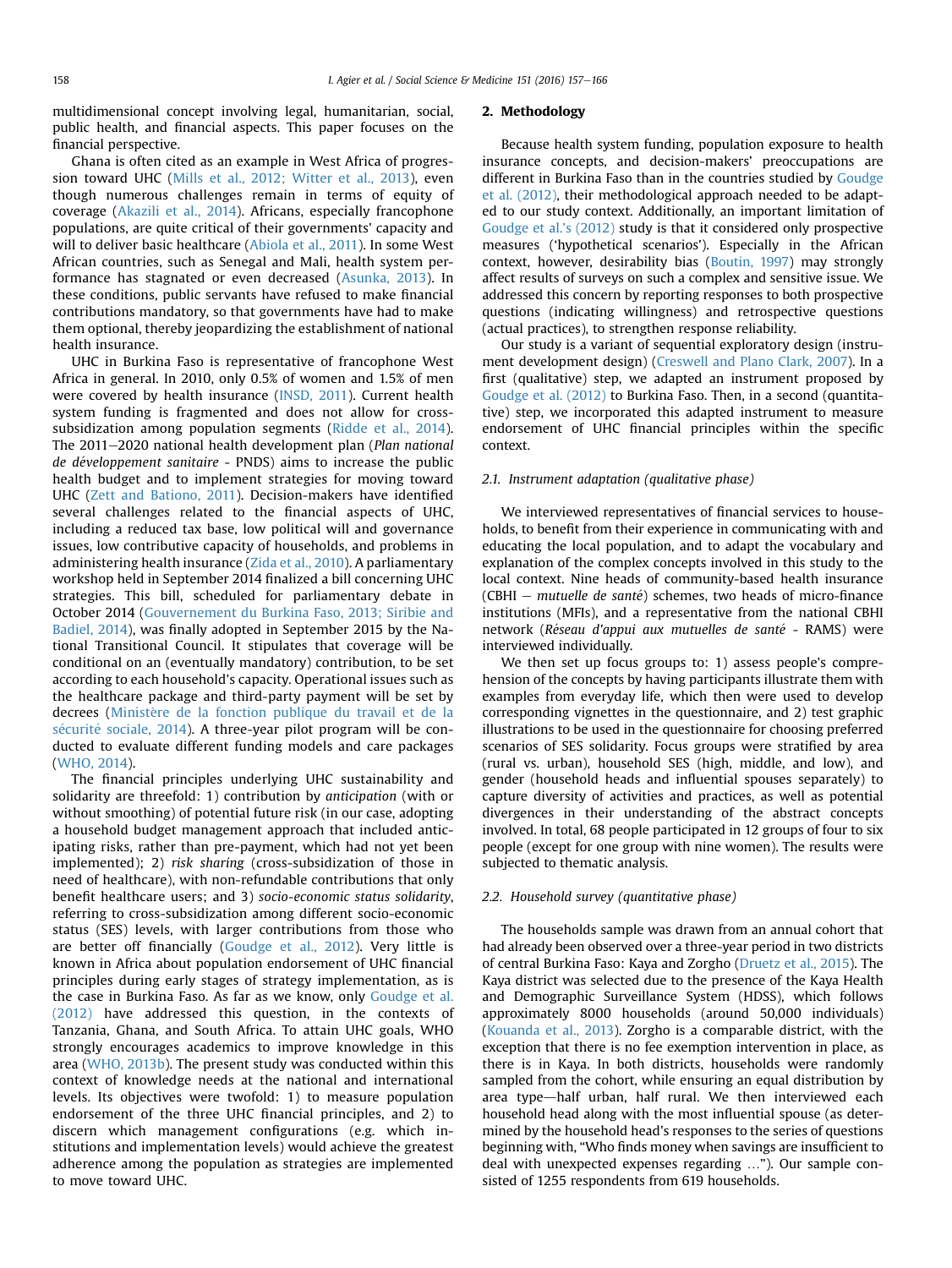# 2.3. Quantitative instruments: financial principles and management

The questionnaire included questions on the three UHC financial principles, on management of UHC strategies, and on respondents' profiles (demographic, SES, and exposure to financial tools such as a Rotating Savings and Credit Association (ROSCA), microfinance, or CBHI).

Given the population's low exposure to insurance principles and the personal sensitivity of the concepts, we strengthened reliability by including both retrospective and prospective questions. For each principle being explored, we asked about both recent practice and hypothetical cases, illustrated by vignettes describing in a detailed and meaningful way the attributes and principles to be explored (see Appendix 1).

Anticipation was measured retrospectively by asking whether respondents had any savings strategy to cope with unexpected health spending. We also investigated smoothing by asking whether precautionary savings or reimbursement for health expenses were made once a year, a few times a year, or more regularly. For a prospective measure, respondents were also asked whether they considered anticipatory (non-refundable) mandatory health insurance contributions to be a problem or an advantage.

Risk sharing was measured both retrospectively, based on respondents' actual practices of donating and lending in response to solicitations for assistance (in line with the social relationship between the person asking and the one solicited), and prospectively, by asking who should receive help from the respondent to cover health costs.

Representation of solidarity across SES levels was measured by having respondents choose among four scenarios of contribution distribution. Three SES levels were illustrated by corresponding housing and vehicle types, with different versions for urban and rural areas. Each scenario presented how the three SES levels should contribute. The number of chickens (the usual savings strategy) that each SES level would have to contribute varied by scenario, but the total contribution remained the same: 60 chickens (see Appendix 2 and Appendix 3) for examples of scenario illustrations). In the first scenario, each household contributed the same amount regardless of household SES. In the second, each household's contribution was proportional to its income (e.g. each paid 10%). In the third, contributions were progressive, so that higher SES households paid a higher fraction of their income than did those with lower SES (e.g. 5% for the lowest SES level, 10% for the middle level, and 15% for the highest). In the fourth, contributions were also progressive, but the poorest were exempt.

For each administrative level (village, municipality, district, region, central government), respondents were asked whether they would agree to implement universal health insurance. The highest accepted administrative level was derived from these responses. To measure the relative degree of confidence in various institutions' ability to manage health insurance, respondents were asked to rank nine types of institution from one (trustworthiest) to nine (least trustworthy). We used this ranking to assign a grade to each institution: eight points for first place, seven for second place, and so on, with no points for the last place.

Table 1 summarizes how endorsement of the three UHC financial principles and management preferences were measured.

# 2.4. Profile of respondents

To study the potential effects of SES on endorsement of the three principles and on preferences regarding UHC management, households were assigned an essential needs satisfaction score based on self-assessment on 40 items [\(Mpatswenumugabo et al.,](#page-8-0) [2007\)](#page-8-0) and grouped into five quintiles based on their scores.

The essential needs score was constructed in four phases. First, three focus groups (household heads from rural and urban areas and surveyors who knew the region well) were organized to determine what were considered essential needs in Burkina. Second, the items identified were compared to those used in the UNDP study in Niger and were found to be very similar; they could be classified into the following categories: food safety, health, education, clothing, housing, durable goods, animals, agriculture equipment, other (safety, social network, etc.). Third, households were asked, in a questionnaire, whether they were able to meet these needs and whether they considered them essential. Lastly, the households' scores were built by weighting each need according to the proportion of households that considered it essential ([Mpatswenumugabo et al., 2007](#page-8-0)).

As the UHC principles under study are highly related to household financial management, we assessed respondents' exposure to financial tools to take into account its potential effect on adherence. This exposure was measured through the strength of their link with: 1) a CBHI scheme; 2) a microfinance institution; and 3) a Rotating Savings and Credit Association (ROSCA). The list of financial structures was established based on preliminary identification work performed in the area. When respondents reported being located in a community with one of the three financial structures, one point was attributed; when a relative or friend was a member, three points were attributed; and, when the respondents themselves were members, six points were attributed, up to a maximum of 30 points (if the respondent was a member of all three schemes, was located in a community with all three schemes, and had a friend/member in all of them). Respondents were then grouped into four balanced categories based on their financial exposure score: none, low, moderate, and high.

#### Table 1

Retrospective and prospective measures of the three UHC financial principles and management preferences.

| UHC principle                      | Retrospective measures                                                                                                        | Prospective measures                                                                                                                                                |
|------------------------------------|-------------------------------------------------------------------------------------------------------------------------------|---------------------------------------------------------------------------------------------------------------------------------------------------------------------|
| Anticipation<br>(and<br>smoothing) | Practices adopted to anticipate large health expenses and<br>smoothing of savings or reimbursement for own health<br>expenses | Opinion on anticipatory mandatory contributions (whether a problem or an<br>advantage).                                                                             |
| Risk sharing                       | Practices of donation or loan as an answer to solicitations<br>to pay health expenses                                         | Opinion on help that should be given to the less healthy and received from the<br>more healthy to pay health expenses                                               |
| SES solidarity                     | Practices not measured but scenario illustrations based on<br>current practice of precautionary savings strategies            | Opinion about help that should be given to the poor and received from the less<br>poor to pay health expenses + scenarios on contribution distribution by SES level |
| <b>UHC</b><br>Management           | Retrospective measures                                                                                                        | Prospective measures                                                                                                                                                |
| Management<br>level                | Not applicable                                                                                                                | Highest administrative level of UHC management approved                                                                                                             |
| Trust                              | Not applicable                                                                                                                | Trust score based on institution ranking                                                                                                                            |
|                                    |                                                                                                                               |                                                                                                                                                                     |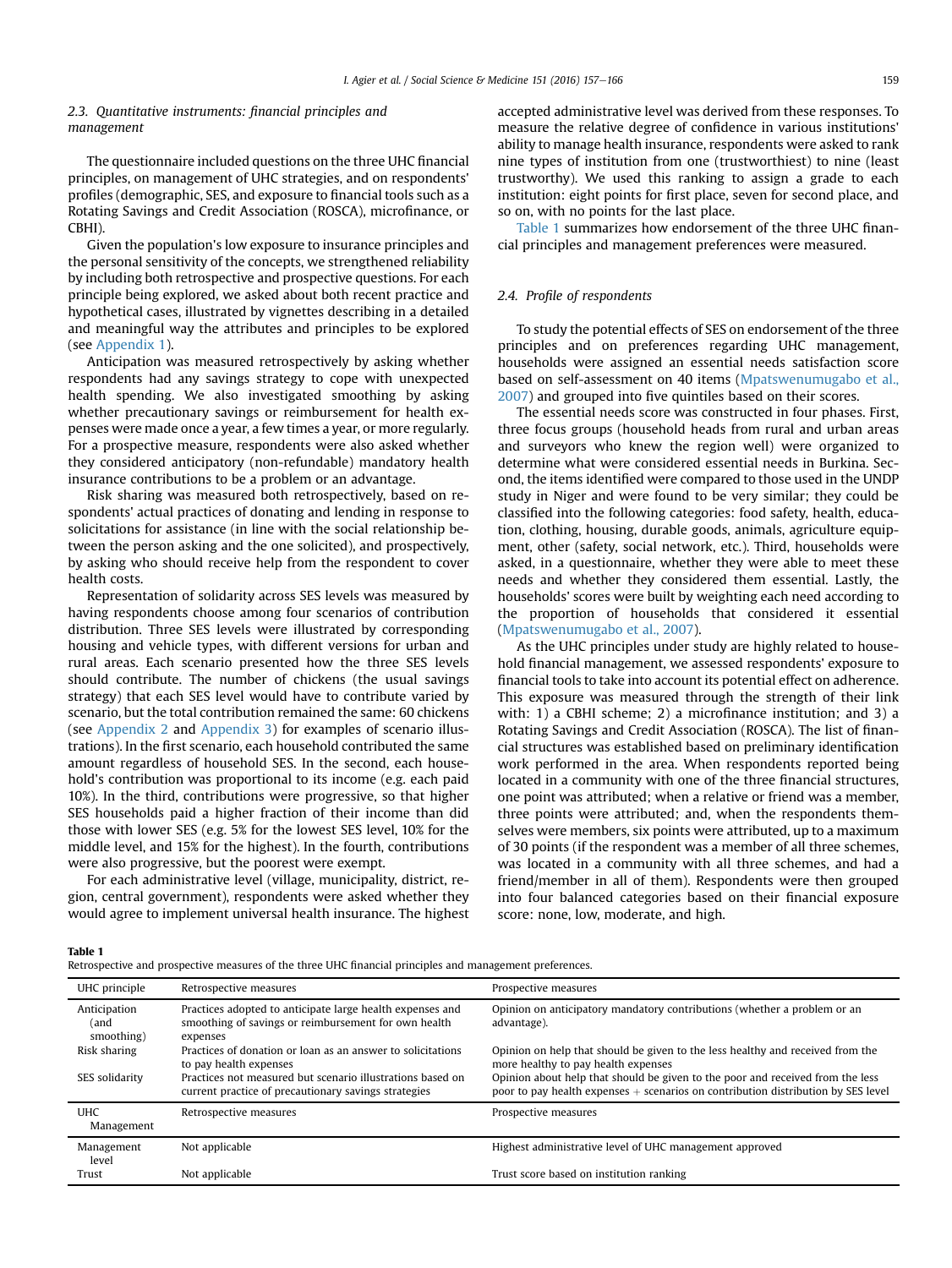# 2.5. Analysis

Descriptive statistics (mean, standard deviation, and frequency) are presented in Table 2 and [Fig. 2](#page-4-0). Regressions of the main variables measuring the three principles against the respondent profile are presented in [Table 3](#page-5-0). Ordered logit analysis was used for ordered categorical variables (contribution scenario preferences) and logit analysis for dummy variables (all the remaining variables of interest). Marginal effects [\(Greene, 2012](#page-8-0)) were reported and the reference modality (the lowest one) for each categorical variable was indicated in parentheses.

The data on solicitation for health expense assistance were rearranged so that one observation corresponded to one decision for each type of help seeker. This allowed us to include the social link between the help seeker and respondent in the regression.

The violation of independent observations hypothesis applies to all data, as spouses were interviewed in the same household, and even more so to the rearranged data, as eight decisions per respondent are included. This is taken into account in the variance-covariance matrix structure by including household clusters in regressions 1, 2, and 7, and two-way clusters (households and respondents) in regressions 3 to 6. Robust standard errors are reported [\(Cameron et al., 2006\)](#page-8-0).

# 3. Ethical approval

This study was approved by the health research ethics committees of Burkina Faso and of the University of Montreal Hospital Research Centre (2012-11-85 and 12.273). Each respondent enrolled and signed a consent form after being informed of the objectives and consequences of the study. No compensation was given for participating in the study.

# 4. Results

# 4.1. Profile of respondents

Of our respondents, 54.7% were residents of Kaya, 48.7% were urban dwellers, and 50.7% were women. The distribution of respondents among the financial exposure levels (none, low, moderate, and high) was 23.4%, 21.0%, 26.6%, and 28.9% respectively. Two-thirds (66.3%) had no education at all, 12.4% were literate thanks to a literacy program, 13.6% had a primary education, and 7.7% had a secondary or higher education, although instances of higher education were extremely rare. The average age of respondents was 43.6 years. The proportions of respondents cohabiting with a household member with chronic disease or with a physical or mental handicap were 18.5% and 17.8%, respectively.

#### Table 2

Descriptive statistics: adherence to the three principles and UHC management.

| R: retrospective measures; P: prospective measures                                | Mean  | Std. Dev. | N    |
|-----------------------------------------------------------------------------------|-------|-----------|------|
| Principle 1: Anticipation and smoothing of health expenses                        |       |           |      |
| R: Anticipation of large unexpected health expenses                               |       |           |      |
| Have an anticipation strategy to cope with large unexpected health expenses       | 0.948 | 0.222     | 1190 |
| Number of strategies adopted to cope with large unexpected health expenses        | 3.891 | 2.108     | 4883 |
| R: Saving or timing requests to cope with large unexpected health expenses        |       |           |      |
| Saving a little at time without knowing if a health expense will occur            | 0.758 | 0.428     | 950  |
| Saving all at once when a major money inflow occurs without knowing of an expense | 0.379 | 0.485     | 475  |
| Borrowing when an expense arises and repaying a little at time afterward          | 0.378 | 0.485     | 474  |
| Borrowing when an expense arises and repaying when a major money inflow occurs    | 0.231 | 0.421     | 289  |
| Requesting help when a health expense occurs                                      | 0.460 | 0.499     | 577  |
| P: Anticipatory and non-refundable contribution to UHC seen as an advantage       | 0.986 | 0.119     | 1237 |
| Principle 2: Risk sharing                                                         |       |           |      |
| $R \& P$ : See Fig. 2 for responses to solicitations to pay health expenses       |       |           |      |
| P: I should help people who incur health expenses more often than I do            | 0.997 | 0.056     | 1251 |
| P: People who incur health expenses less often than I do should help me           | 0.990 | 0.101     | 1242 |
| Principle 3: SES solidarity                                                       |       |           |      |
| P: I should help people poorer than me to pay their health expenses               | 1.000 | 0.000     | 1255 |
| P: People less poor than me should help pay my health expenses                    | 0.996 | 0.063     | 1250 |
| P: Preferred distribution of the contribution                                     |       |           |      |
| Same amount (regardless the income)                                               | 0.028 | 0.165     | 35   |
| Proportional to income                                                            | 0.231 | 0.422     | 290  |
| Progressive, paid by all                                                          | 0.358 | 0.480     | 449  |
| Progressive, exempting indigents                                                  | 0.383 | 0.486     | 481  |
| Implementation: Health coverage management                                        |       |           |      |
| P: Highest management level accepted                                              |       |           |      |
| Neighborhood                                                                      | 0.010 | 0.097     | 12   |
| Sector (urban area)/Village (rural area)                                          | 0.037 | 0.188     | 46   |
| Communal                                                                          | 0.032 | 0.176     | 40   |
| Provincial                                                                        | 0.011 | 0.105     | 14   |
| Regional                                                                          | 0.004 | 0.063     | 5    |
| National                                                                          | 0.907 | 0.291     | 1138 |
| P: Trust level (score) to manage UCH funds                                        |       |           |      |
| Village committee (CVD)                                                           | 3.090 | 1.923     |      |
| Health center community management committee (COGES)                              | 3.129 | 2.230     |      |
| City hall (municipal)                                                             | 3.323 | 1.830     |      |
| District                                                                          | 3.601 | 2.028     |      |
| Central government                                                                | 5.588 | 2.212     |      |
| Association                                                                       | 5.891 | 1.934     |      |
| <b>NGO</b>                                                                        | 6.332 | 2.113     |      |
| Microfinance institution (MFI)                                                    | 6.680 | 1.936     |      |
| CBHI (Mutual health organization)                                                 | 7.331 | 2.041     |      |
| Observations                                                                      |       |           | 1255 |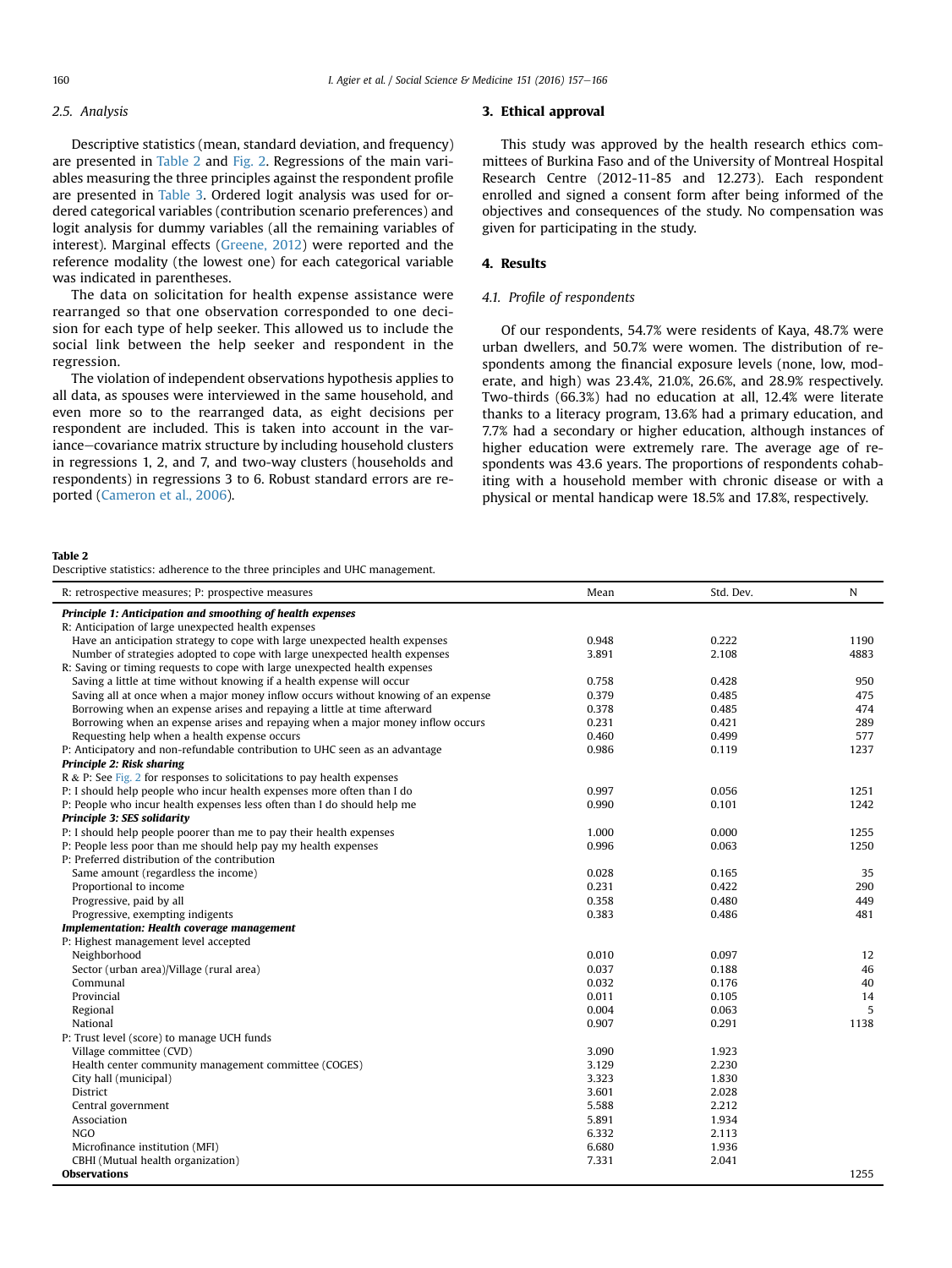<span id="page-4-0"></span>

Fig. 1. Frequency of income inflow to the household.

## 4.2. Anticipation and smoothing

Anticipation was very widespread, as 94.8% of respondents had adopted at least one strategy to cope with large unexpected health expenses, with 3.89 different strategies adopted on average per household. When no strategy was adopted, the main reason was lack of resources. When anticipation occurred, precautionary savings were mostly accumulated progressively (75.8%) rather than all at once on the occasion of a major inflow of money (37.9%). Smoothing occurred afterward as well, with 37.8% of respondents having repaid their borrowing progressively, while 23.1% repaid it at once. Nonetheless, saving and borrowing were largely complemented by donations (46%). For 98.6% of respondents, anticipatory (non-refundable) mandatory contributions were seen as an advantage rather than a problem. The logit regression revealed no difference in anticipation among wealth quintiles, but a higher likelihood of anticipation in Zorgho and a higher likelihood of smoothing anticipation in urban areas, when financial exposure was high or when respondents were younger.

The prevalence of smoothing practices would seem to advocate for spreading out contributions. However, income inflow occurred only a few times a year (i.e., infrequently) for 72% of the lowest SES households (Q1), as well as for more than half (53%) of the highest (Q5) (Fig. 1). Frequent income (monthly, several times a month, or each market day) was much less common, occurring mainly among the highest SES levels.

4.3. Risk sharing (cross-subsidization between healthy and ill people)

The strongest and most significant characteristic related to the likelihood of respondents being solicited by others and of helping them, both retrospectively and prospectively, was the strength of respondents' social bond with the help seeker. Retrospectively, the closer the link, the more likely it was that solicitations were made and were met by a donation rather than a loan. From closest to farthest, social links included offspring (closest), spouses, siblings and parents, other members of the family, friends, neighbors, other villagers, and finally others from outside (farthest). Respondents' prospective willingness to help offspring, spouse, siblings, and parents was similar, but decreased with geographical distance when the help seeker was not part of the close family.

Regression analysis revealed that only the highest quintile (Q5) was more likely to respond to solicitations with donations. Prospectively, no linear effect was observed among quintiles. Financial exposure was strongly associated with frequency of solicitations, responding to solicitations by lending (rather than outright donation), and prospective willingness to help.

Respondents with a disabled person in the household were more likely to be solicited and to help through donations rather than loans. They were particularly more solicited by offspring, who were probably the disabled people in the household—a hypothesis we were unable to confirm without profile data on household members, which was not part of our questionnaire.

#### 4.4. SES solidarity (cross-subsidization between wealth levels)

Extremely high endorsement of solidarity between SES levels was declared in both directions. Respondents showed a clear preference for progressivity: 2.8% would opt for uniform contributions regardless of household wealth, 23.1% for contributions proportional to household income, 35.8% for progressive contributions by all, and 38.3% for progressive contributions with exemptions for indigents. The ordered logit considered the four scenarios, following a natural order from the most regressive (equal contribution) to the most progressive (progressive with exemptions). No significant difference was observed in terms of preferences among quintiles. Urban residents favored progressivity.



 $\cdots$  Been solicited  $\cdots$  T · Loaned (when solicited)  $\cdots$  Donated (when solicited)  $\cdots \times \cdots$  Would help

Fig. 2. Risk sharing: retrospective and prospective responses to solicitations for health expenses.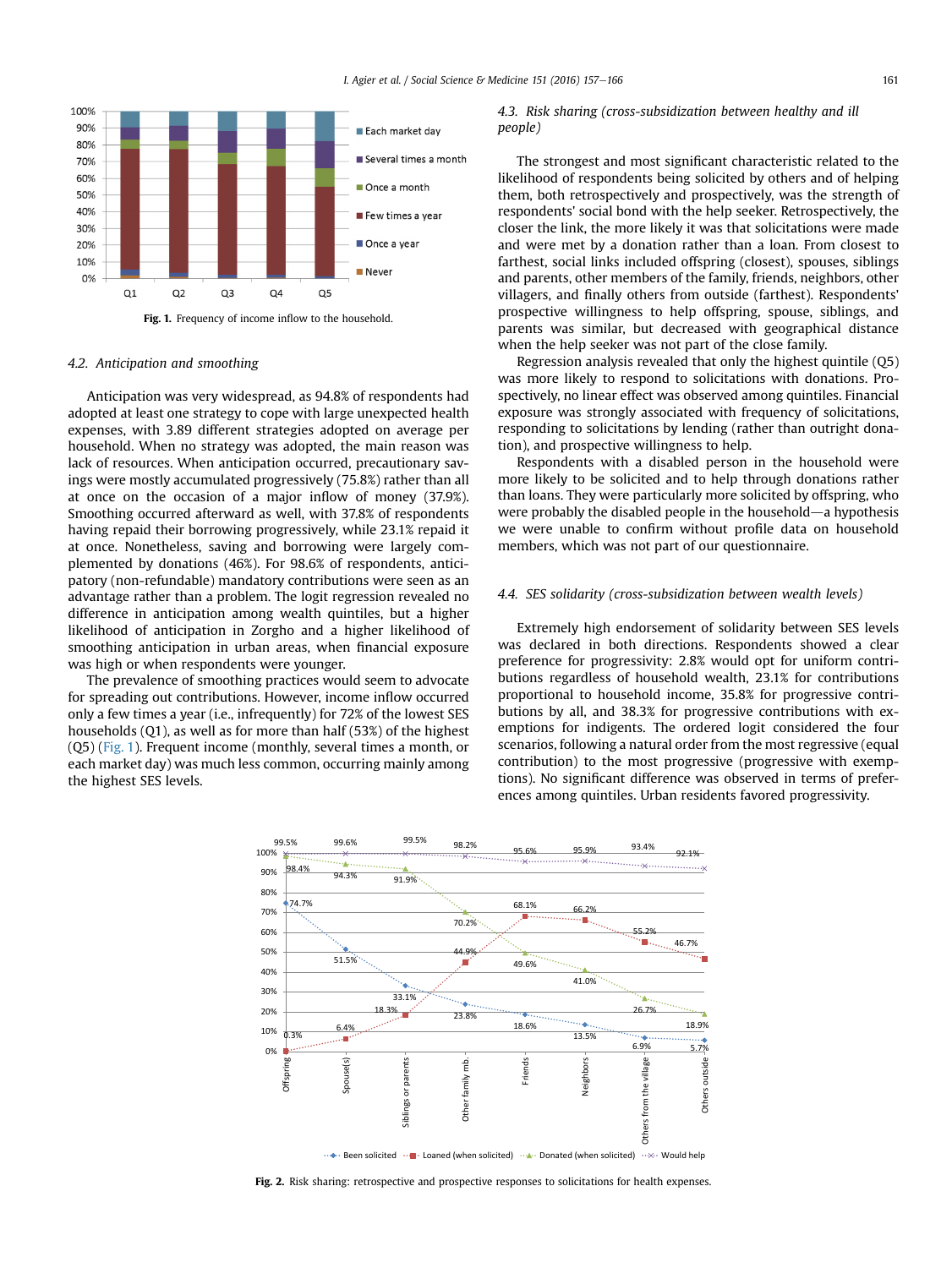#### <span id="page-5-0"></span>Table 3

Regressions: adherence to the three principles by respondents' profile.

| Marginal effects reported    | Principle 1                      |                        | Principle 2            |                          |                        |                             | Principle 3                  |  |
|------------------------------|----------------------------------|------------------------|------------------------|--------------------------|------------------------|-----------------------------|------------------------------|--|
|                              | Anticipate big<br>health expense | Smooth<br>anticipation | Have been<br>solicited | Loaned<br>(if solicited) | Gave<br>(if solicited) | Would help<br>(prospective) | Contribution<br>distribution |  |
|                              | Logit                            | Logit                  | Logit                  | Logit                    | Logit                  | Logit                       | Ord. Logit                   |  |
| Quintile (Q1)                |                                  |                        |                        |                          |                        |                             |                              |  |
| Q <sub>2</sub>               | 0.00242                          | $-0.0448$              | $-0.00566$             | 0.00438                  | 0.0244                 | $0.0306***$                 | $-0.00491$                   |  |
|                              | (0.0201)                         | (0.0369)               | (0.0208)               | (0.0241)                 | (0.0256)               | (0.00935)                   | (0.00661)                    |  |
| Q <sub>3</sub>               | 0.0278                           | $-0.0476$              | 0.0384*                | $-0.0349$                | $0.0520**$             | $0.0361***$                 | $-0.00926$                   |  |
|                              | (0.0192)                         | (0.0377)               | (0.0218)               | (0.0263)                 | (0.0239)               | (0.00903)                   | (0.00644)                    |  |
| Q4                           | 0.0252                           | 0.0115                 | 0.00900                | $-0.0404$                | 0.0350                 | $0.0266***$                 | $-0.000365$                  |  |
|                              | (0.0209)                         | (0.0372)               | (0.0215)               | (0.0256)                 | (0.0266)               | (0.00993)                   | (0.00726)                    |  |
| Q <sub>5</sub>               | 0.0337                           | $-0.0342$              | $0.0389*$              | $-0.0142$                | $0.0636***$            | 0.0150                      | $-0.00629$                   |  |
|                              | (0.0206)                         | (0.0396)               | (0.0214)               | (0.0252)                 | (0.0241)               | (0.0118)                    | (0.00692)                    |  |
| Kaya                         | $-0.0746***$                     | $-0.0517*$             | $0.0928***$            | $0.148***$               | $0.0797***$            | $-0.0358***$                | $-0.00669$                   |  |
|                              | (0.0172)                         | (0.0268)               | (0.0140)               | (0.0179)                 | (0.0181)               | (0.00747)                   | (0.00452)                    |  |
| Urban                        | 0.00528                          | $0.0981***$            | 0.00220                | $-0.0310*$               | $0.0533***$            | 0.00455                     | $0.0131***$                  |  |
|                              | (0.0133)                         | (0.0251)               | (0.0138)               | (0.0173)                 | (0.0163)               | (0.00626)                   | (0.00463)                    |  |
| Women                        | $-0.0101$                        | $-0.0601**$            | $-0.0941***$           | 0.0193                   | $-0.0337*$             | $-0.00328$                  | $-0.0124**$                  |  |
|                              | (0.0146)                         | (0.0274)               | (0.0155)               | (0.0171)                 | (0.0185)               | (0.00672)                   | (0.00491)                    |  |
| Financial exposure (None)    |                                  |                        |                        |                          |                        |                             |                              |  |
| Low                          | $-0.000243$                      | 0.0470                 | $0.0380**$             | $0.0717***$              | $-0.0180$              | $0.0402***$                 | $-0.00844*$                  |  |
|                              | (0.0219)                         | (0.0379)               | (0.0180)               | (0.0272)                 | (0.0274)               | (0.0105)                    | (0.00496)                    |  |
| Moderate                     | 0.0110                           | 0.0354                 | $0.0759***$            | $0.0763***$              | 0.00934                | $0.0415***$                 | $0.0104*$                    |  |
|                              | (0.0201)                         | (0.0358)               | (0.0178)               | (0.0230)                 | (0.0222)               | (0.00919)                   | (0.00624)                    |  |
| High                         | $0.0326*$                        | $0.127***$             | $0.0999***$            | $0.0731***$              | $-0.000744$            | $0.0379***$                 | 0.00524                      |  |
|                              | (0.0188)                         | (0.0344)               | (0.0195)               | (0.0232)                 | (0.0236)               | (0.0104)                    | (0.00595)                    |  |
| Chronic disease in household | $-0.00925$                       | $-0.0725**$            | 0.0214                 | $-0.000447$              | 0.00839                | 0.00620                     | $-0.00819$                   |  |
|                              | (0.0164)                         | (0.0298)               | (0.0156)               | (0.0213)                 | (0.0224)               | (0.00970)                   | (0.00532)                    |  |
| Handicap in household        | 0.0151                           | $-0.0278$              | $0.0662***$            | $-0.00705$               | $0.0470**$             | $0.0290**$                  | $-0.00994*$                  |  |
|                              | (0.0176)                         | (0.0307)               | (0.0166)               | (0.0197)                 | (0.0214)               | (0.0120)                    | (0.00547)                    |  |
| Education (None)             |                                  |                        |                        |                          |                        |                             |                              |  |
| Literate                     | 0.0207                           | $0.0971***$            | 0.0225                 | $0.0742***$              | $-0.0311$              | $-0.00640$                  | $0.0155*$                    |  |
|                              | (0.0177)                         | (0.0325)               | (0.0196)               | (0.0250)                 | (0.0238)               | (0.00903)                   | (0.00792)                    |  |
| Primary                      | $0.0353**$                       | 0.0310                 | $0.0372*$              | $0.0385*$                | 0.0192                 | $-0.00723$                  | 0.00203                      |  |
|                              | (0.0150)                         | (0.0370)               | (0.0208)               | (0.0222)                 | (0.0206)               | (0.0114)                    | (0.00564)                    |  |
| Sec. or higher               | 0.0272                           | 0.0315                 | $-0.00491$             | $-0.0713***$             | 0.0314                 | $-0.00697$                  | $0.0236**$                   |  |
|                              | (0.0210)                         | (0.0487)               | (0.0243)               | (0.0238)                 | (0.0267)               | (0.0109)                    | (0.0116)                     |  |
| Age                          | $-0.000394$                      | $-0.00284***$          | $0.00126**$            | 5.70e-05                 | 0.000993               | $-6.58e-05$                 | 0.000218                     |  |
|                              | (0.000519)                       | (0.000953)             | (0.000547)             | (0.000689)               | (0.000703)             | (0.000228)                  | (0.000166)                   |  |
| Help seeker (offspring)      |                                  |                        |                        |                          |                        |                             |                              |  |
| Spouse(s)                    |                                  |                        | $-0.231***$            | $0.0694***$              | $-0.0430***$           | 0.000829                    |                              |  |
|                              |                                  |                        | (0.0142)               | (0.0103)                 | (0.00841)              | (0.00152)                   |                              |  |
| Siblings or parents          |                                  |                        | $-0.414***$            | $0.179***$               | $-0.0683***$           | 0.000235                    |                              |  |
|                              |                                  |                        | (0.0158)               | (0.0178)                 | (0.0128)               | (0.00275)                   |                              |  |
| Other family members         |                                  |                        | $-0.507***$            | $0.432***$               | $-0.287***$            | $-0.0128***$                |                              |  |
| Friends                      |                                  |                        | (0.0159)               | (0.0250)                 | (0.0250)               | (0.00415)                   |                              |  |
|                              |                                  |                        | $-0.611***$            | $0.629***$               | $-0.583***$            | $-0.0353***$                |                              |  |
| Neighbors                    |                                  |                        | (0.0145)               | (0.0303)                 | (0.0343)               | (0.00572)                   |                              |  |
|                              |                                  |                        | $-0.561***$            | $0.657***$               | $-0.518***$            | $-0.0377***$                |                              |  |
| Others from the village      |                                  |                        | (0.0153)               | (0.0290)                 | (0.0308)               | (0.00586)                   |                              |  |
|                              |                                  |                        | $-0.678***$            | $0.534***$               | $-0.725***$            | $-0.0600***$                |                              |  |
| Others outside               |                                  |                        | (0.0135)               | (0.0365)                 | (0.0393)               | (0.00693)                   |                              |  |
|                              |                                  |                        | $-0.690***$            | $0.497***$               | $-0.783***$            | $-0.0719***$                |                              |  |
| Observations                 | 1255                             | 1253                   | (0.0133)               | (0.0356)<br>3040         | (0.0355)               | (0.00722)<br>10,040         | 1255                         |  |
|                              |                                  |                        | 10,040                 |                          | 3040                   |                             |                              |  |

Household clusters included in regressions 1, 2 and 7, and two-way (households and respondents) clusters in regressions 3 to 6. Robust standard errors in parentheses, \*\*\*p < 0.01, \*\*p < 0.05, \*p < 0.1.

# 4.5. UHC management

Concerning the highest level at which respondents would approve of UHC being implemented (as described in the vignettes), 90.7% indicated the national level, 3.7% the sector or village level, and 3.2% the municipal level (just above sector or village). Very few chose the neighborhood, provincial, or regional levels (1% or less per option).

and associations. Only after these came the central government, the district (local representation of the central government), or the city hall. Least trusted were community organizations such as CVDs (village development committees) and COGESs (management committees of health centers).

# 5. Discussion

The CBHI scheme was ranked as the trustworthiest type of institution (highest score) for managing UHC funds, followed by local organizations such as microfinance institutions (MFIs), NGOs,

#### 5.1. Normative answers or commitment?

For each principle, both retrospective and prospective questions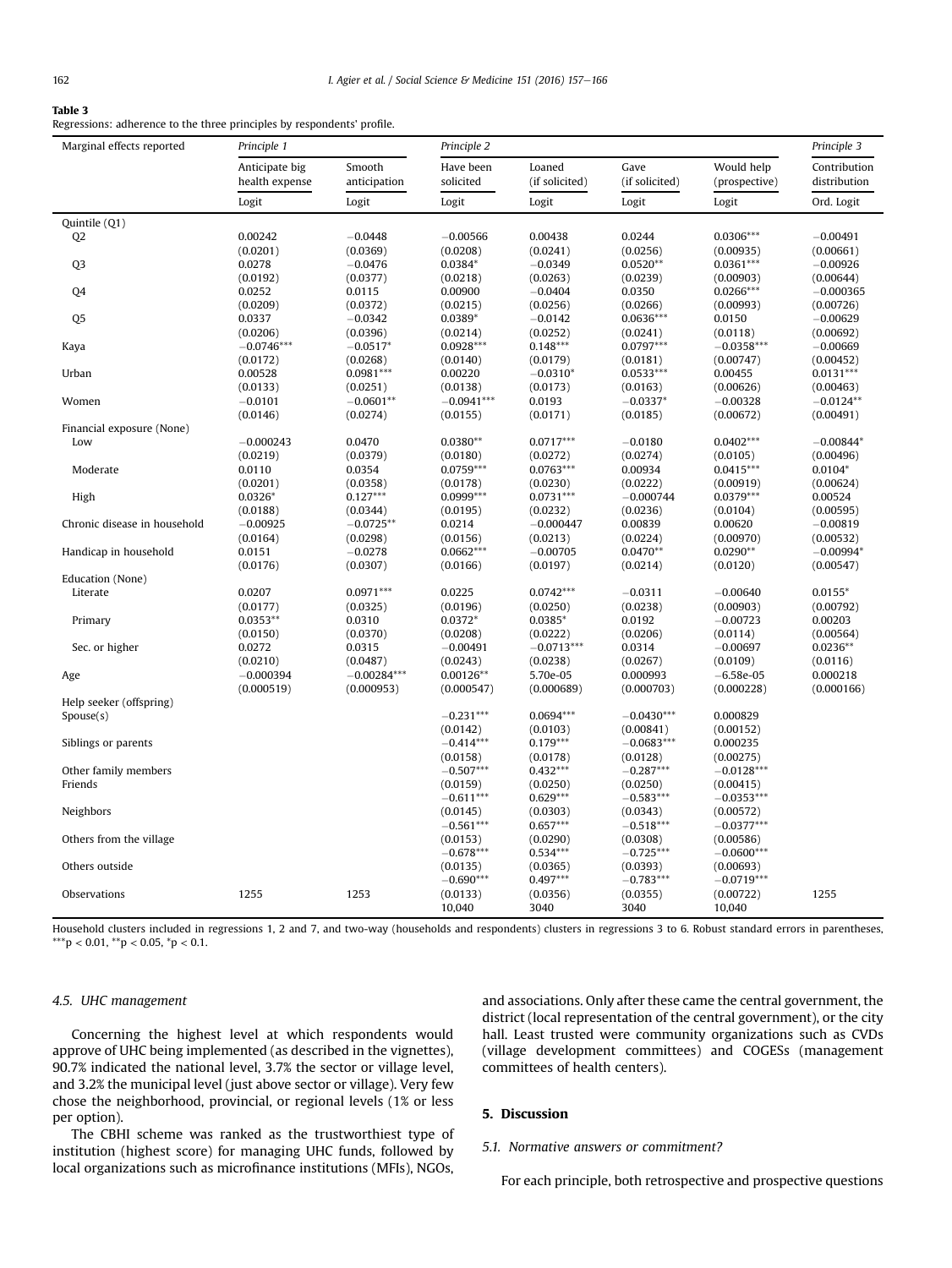were asked to prevent a potential desirability bias that might be introduced by prospective questions about future UHC. Indeed, for each of the principles some prospective questions revealed a very high level of endorsement. Near-unanimity was found in: 1) considering the mandatory aspect to be a positive advantage; 2) agreeing to help others who are less healthy; and 3) agreeing to help pay healthcare costs for those who are poorer. Even though respondents' actual practices showed that anticipation and risk sharing are a reality in everyday life, the results described above should probably be taken to represent normative answers rather than an actual commitment. Similar discrepancies have been well documented among street level workers in West Africa questioned about public policies implementation [\(Olivier de Sardan, 2013;](#page-8-0) [Ridde, 2008\)](#page-8-0), but lay people's views were less documented.

Indeed, real-life conditions are complex, and several issues around governance, corruption, and trust need to be tackled prior to implementing UHC [\(Abiola et al., 2011; Gilson, 2003; Mladovsky,](#page-7-0) [2014\)](#page-7-0). Awareness-raising and education regarding UHC (by those responsible for communicating with the public) are also necessary. Nevertheless, our finding that endorsement of the three principles is quite high is very encouraging for UHC strategies implementation, given that social homogeneity and cohesion are determinants of UHC success [\(McKee et al., 2013\)](#page-8-0).

One might expect the highest SES level to display less solidarity and to be reluctant to endorse the most progressive contribution distribution scenarios, as found in other sub-Saharan African countries by [Goudge et al. \(2012\).](#page-8-0) Anthropological studies in the region show that solidarity is disintegrating and is limited to close social networks, thus leaving out people without social and economic capital [\(Roth, 2010; Vuarin, 1994\)](#page-8-0). Nonetheless, we found no significant difference in preferences among SES levels. Although the qualitative phase of our study validated the relevance of our drawings illustrating the different levels of wealth, the survey was conducted outside of the capital (Ouagadougou) in which the country's elite is concentrated. We cannot presume that the wealthiest residents of that city would have been so favorable to progressive contributions.

#### 5.2. Anticipation

Precautionary saving is strongly rooted in everyday practices. We specifically asked people what anticipatory strategies they adopted to ensure their precautionary savings could indeed be used for health expenses. Because such savings are used to deal with the first shock that arises, if unplanned expenses are first incurred for a shock that is not health-related, resources may no longer be available. UHC contributions would dedicate resources to health shocks and thereby obviate this risk of competing shocks. Furthermore, compared to other shocks, health shocks are more frequent, affect the poorest the most, and require more adaptation within households ([Mazumdar et al., 2014; Wagstaff and Lindelow,](#page-8-0) [2014\)](#page-8-0).

A commonly heard explanation for low adherence to CBHI schemes in Burkina Faso or Benin is that people are afraid having a dedicated contribution will attract health problems [\(De Allegri](#page-8-0) [et al., 2006; Turcotte-Tremblay et al., 2013](#page-8-0)). This argument does not seem to hold, as our respondents showed a high level of anticipation in practice. Furthermore, willingness to anticipate does not appear to be an obstacle to future UHC. Rather, a much more relevant concern is distrust of institutions (compromised by corruption, public finances mismanagement, poor governance, impunity) and of their integrity when it comes to managing UHC contributions for their intended purposes ([Bationo, 2013; De Allegri](#page-8-0) [et al., 2006; Mladovsky et al., 2015; Mladovsky et al., 2014; Ridde](#page-8-0) [et al., 2010; Schneider, 2005](#page-8-0)).

#### 5.3. Risk sharing

Both reported practices and prospective opinions indicated that risk sharing for expenses resulting from health shocks was widely accepted among our sample population. This finding is in line with results of experimental studies reported by the World Bank [\(World](#page-8-0) [Bank, 2015\)](#page-8-0), which concluded that people around the world generally prefer to cooperate—conditional upon others also cooperating—than to behave individualistically. Moreover, the strength of social bonds is the most important determinant of the type of response to solicitations for assistance. Thus, social norms seem to be much more important than level of wealth in determining what kind of help is requested and provided.

In the financial exposure index we constructed, respondents with higher exposure were those with stronger links to microfinance institutions, ROSCAs, and/or CBHI schemes. Their higher propensity to lend when solicited could have been interpreted as a sign of greater solidarity if their propensity to donate had been higher as well. However, such was not the case. A possible explanation is that this group is more tightly integrated into a financial network where help through loans is, on one hand, associated with stronger guarantees through peer pressure [\(Ghatak and Guinnane,](#page-8-0) [1999; Li et al., 2013; van Bastelaer and Leathers, 2006](#page-8-0)) and, on the other, more likely to be rewarded by reciprocal help when needed ([Defourny and Failon, 2011](#page-8-0)). These two mechanisms strengthen the incentive to lend.

## 5.4. UHC management

The great majority of respondents identified the national level as the highest acceptable level for UHC implementation. At the same time, they identified local institutions as most trustworthy for UHC management. This may seem contradictory at first glance, but can be explained by the difference in the essential issues addressed by these two questions. The first has to do with the notion of national solidarity, whereas the second reflects (mis)trust in central government per se. Given this finding, local or regional organization coupled with a federal structure at the national level might be an interesting avenue to explore. It would also offer the advantages of a re-insurance mechanism [\(Waelkens and Criel, 2007](#page-9-0)).

Willingness to accept UHC implementation at the national level is an encouraging start, and respondents' perceptions regarding the appropriate management level seem to be aligned in principle with experts' recommendations. Although corruption is on the rise in Burkina Faso, it is perceived as an issue to be dealt with rather than one to be accepted with fatalism ([Bationo, 2013; CGD, 2013\)](#page-8-0). The distrust expressed by our respondents with respect to the central government and its local representatives shows how critical an adequate and trustworthy management of UHC funds would be to achieving real adherence. For instance, delays in reimbursements by the central government have undermined trust in the case of user fees exemption in West African countries ([Meessen et al.,](#page-8-0) [2011; Ridde et al., 2012\)](#page-8-0).

Furthermore, although the national level seems to be preferred for UHC implementation, current solidarity practices are focused on close family and, to a lesser extent, on friends and neighbors. Few solicitations are received from more distant people, who are less frequently helped. Thus, if national UHC is implemented, contribution levels should be set so that coverage is provided for entire families.

To separate the risk sharing principle from quality of care issues, we specified in our prospective questions that, even though the hypothetical contribution would depend on each contributor's wealth status, the quality of care would be the same for all (see last vignette in Appendix 1). If, however, the overall quality of care in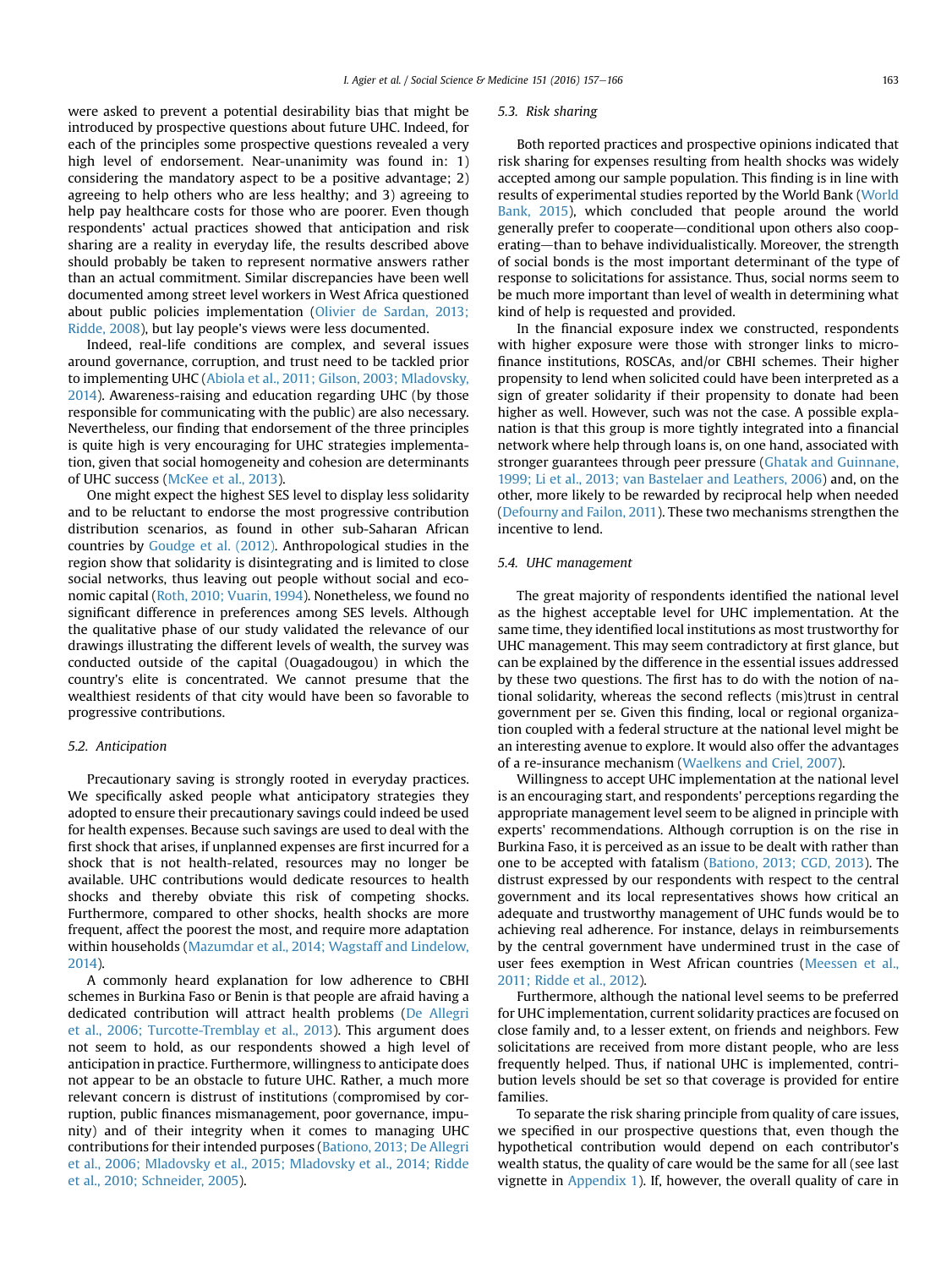<span id="page-7-0"></span>the UHC covered services is perceived to be poor, this premise is not very reassuring, and the acceptability of the three principles demonstrated above could easily be jeopardized, especially the mandatory and redistributive aspects.

Finally, we observed a discrepancy between income inflow and smoothing practices (see [Fig. 1](#page-4-0)), which suggests to us that a wide range of options should be offered for the timing of UHC contributions, rather than just a choice between a one-time payment or installment payments.

## 5.5. Methodological limitations

Our study sample was embedded in a larger cohort whose wealth was measured using the essential needs index, an appropriate tool for classifying households by wealth, especially in sub-Saharan Africa, where the informal sector and self-production are substantial. This method does not compute monetary ability-topay, which would have been a key measurement in a willingnessto-pay approach. Also, in our methodology, we defined exposure to financial tools by combining exposure to CBHI, ROSCAs, and microfinance, which are different mechanisms. Given the limited financial literacy of our study population, our goal was simply to capture exposure to such tools, regardless of the financial mechanism. CBHI is not widespread enough in our context to be considered alone. Finally, with regard to the practice of loans and donations, it is possible that these could have been motivated by clientelism rather than real solidarity.

Given their distrust linked to negative past experiences with CBHI in Africa, potential enrollees are likely to wait and see how CBHI is evolving prior to enrolling [\(De Allegri et al., 2006; Defourny](#page-8-0) [and Failon, 2011; Oriakhi et al., 2012\)](#page-8-0). One unexpected finding of this survey was the high level of trust in CBHI schemes to manage UHC. At first glance, this is inconsistent with our population's low level of CBHI knowledge and enrolment. However, this finding may be the result of confusion in the vocabulary used in our questionnaire. At the very beginning, in assessing knowledge about CBHIs (called mutuelles in French), we introduced the notion for the first time to respondents who had no prior exposure. The questionnaire presented the UHC principles one by one through vignettes, by giving everyday examples and explaining that UHC would be, in essence, like a giant mutuelle. If knowledge of this institution had been more widespread among the population, it might have provided a good teaching tool to help people imagine how UHC would be, but given that very few of them knew about CBHIs, the use of the term mutuelle in the vignettes probably generated confusion more than it helped. In retrospect, the CBHI option in the question on institutional trust should have read "UHC-dedicated administration." Given the high preference for this institution indicated by the responses, however, we cannot discount the potential bias created by our choice of vocabulary in the questionnaire.

## 6. Conclusion

Given that the UHC financial principles were widely endorsed within our sample, UHC implementation should not be expected to encounter any obstacles in terms of acceptance by citizens. Nonetheless, certain critical conditions must be met to make UHC financial principles a reality.

First, if contributors trust the mechanism from the outset, they are more likely to collaborate and, in turn, to encourage others to collaborate, ultimately resulting in an inclusive virtuous equilibrium. Second, contributions must be mandatory. Third, public education and communication are powerful tools for improving adherence, especially in countries where exposure to insurance principles is quite low. Fourth, while the concept of progressivity seems well accepted, determining and enforcing fair contribution levels nevertheless represent huge implementation challenges, given the substantial size of the informal sector. Finally, public health funding remains very low. In a recent study of 43 African countries, only 12 had allocated internal resources of at least \$60 per person, which is the minimum amount required for a basic healthcare package ([Avila et al., 2013\)](#page-8-0).

Discussion on UHC strategies funding should guide policy makers toward more universal healthcare systems. Providing larger and more equitable healthcare systems would improve coverage and access, with positive consequences for population health ([Moreno-Serra and Smith, 2015](#page-8-0)). The current political upheavals in Burkina Faso, which began in late 2014, may provide a window of opportunity for promoting greater and more equitable public UHC funding, as exists in other countries [\(McKee et al., 2013; Savedoff](#page-8-0) [et al., 2012\)](#page-8-0). Political will alone, however, is insufficient. Civil society, professionals, and the general public will have to be strongly involved to ensure that "by 2030, everyone (100%) has coverage to protect them from financial risk," as advocated by WHO and the World Bank [\(WHO](#page-9-0) & [World Bank, 2013](#page-9-0)).

## Authors' contributions

IA and VR designed the study. IA designed the collection tools with support from VR and KK and performed the statistical analysis; KK, AL and SK were in charge of data collection. IA and VR wrote the original draft. All authors reviewed the manuscript and read and approved the final version.

#### Funding sources

This study was funded by the Canadian Institutes of Health Research (CIHR) through the project "Community research studies and interventions for health equity in Burkina Faso" (Grant number ROH-115213). VR holds a CIHR-funded Research Chair in Applied Public Health (CPP 137901).

## Conflict of interest

The authors declare that they have no competing interests.

# Acknowledgment

The authors wish to thank Jane Goudge and colleagues for kindly sharing the tools used in their study ([Goudge et al., 2012\)](#page-8-0) and Manuela de Allegri and two anonymous reviewers for useful comments that improved this work. This study was funded by the Canadian Institutes of Health Research (CIHR) through the project "Community research studies and interventions for health equity in Burkina Faso" (Grant number ROH-115213). VR holds a CIHRfunded Research Chair in Applied Public Health (CPP 137901). Thanks to Donna Riley and Patrick Riley for translation and editing support.

#### Appendix A. Supplementary data

Supplementary data related to this article can be found at [http://](http://dx.doi.org/10.1016/j.socscimed.2016.01.017) [dx.doi.org/10.1016/j.socscimed.2016.01.017.](http://dx.doi.org/10.1016/j.socscimed.2016.01.017)

#### References

- Abiola, S.E., Gonzales, R., Blendon, R.J., Benson, J., 2011. Survey in sub-Saharan africa shows substantial support for government efforts to improve health services. Health Aff. 30 (8), 1478-1487. <http://doi.org/10.1377/hlthaff.2010.1055>.
- Akazili, J., Welaga, P., Bawah, A., Achana, F.S., Oduro, A., Awoonor-Williams, J.K., , et al.Phillips, J.F., 2014. Is Ghana's pro-poor health insurance scheme really for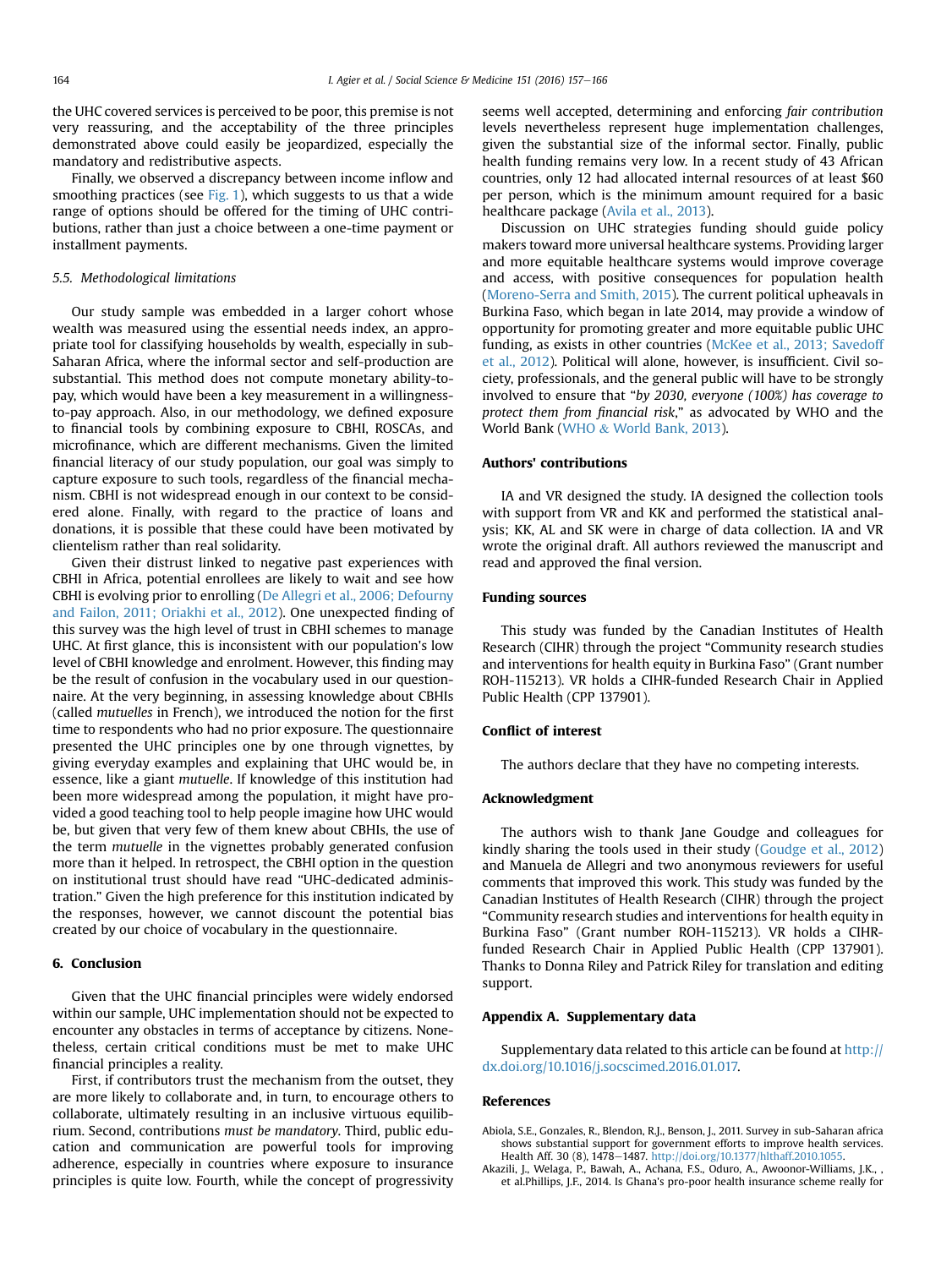<span id="page-8-0"></span>the poor? Evidence from Northern Ghana. BMC Health Serv. Res. 14 (1). [http://](http://doi.org/10.1186/s12913-014-0637-7) [doi.org/10.1186/s12913-014-0637-7.](http://doi.org/10.1186/s12913-014-0637-7)

- Asunka, J., 2013. What People Want from Government: Basic Services Performance Ratings, 34 Countries. Afro Barometer. Retrieved from. [http://www.](http://www.afrobarometer.org/publications/policy-papers/item/1378-what-people-want-from-government-basic-services-performance-ratings-34-countries) [afrobarometer.org/publications/policy-papers/item/1378-what-people-want](http://www.afrobarometer.org/publications/policy-papers/item/1378-what-people-want-from-government-basic-services-performance-ratings-34-countries)[from-government-basic-services-performance-ratings-34-countries](http://www.afrobarometer.org/publications/policy-papers/item/1378-what-people-want-from-government-basic-services-performance-ratings-34-countries).
- Avila, C., Connor, C., Amico, P., 2013. Universal Coverage of Essential Health Services in Sub-Saharan Africa: Projections of Domestic Resources. Health Finance and Governance Project, Abt Associates Inc, Bethesda, MD. Retrieved from. [https://](https://www.hfgproject.org/universal-coverage-of-essential-health-services-in-sub-saharan-africa-projections-of-domestic-resources-2/) [www.hfgproject.org/universal-coverage-of-essential-health-services-in-sub](https://www.hfgproject.org/universal-coverage-of-essential-health-services-in-sub-saharan-africa-projections-of-domestic-resources-2/)[saharan-africa-projections-of-domestic-resources-2/.](https://www.hfgproject.org/universal-coverage-of-essential-health-services-in-sub-saharan-africa-projections-of-domestic-resources-2/)
- World Bank, 2015. World Development Report 2015: Mind, Society, and Behavior (License: Creative Commons Attribution CC BY 3.0 IGO). World Bank, Washington, DC. Retrieved from. [http://www.worldbank.org/en/publication/](http://www.worldbank.org/en/publication/wdr2015) [wdr2015](http://www.worldbank.org/en/publication/wdr2015).
- Bationo, B.F., 2013. Etat, Citoyens et Gouvernance au Burkina Faso: L'experience de l'implantation d'une assurance maladie universelle. Face à face. Regards la santé 12. Retrieved from. <http://faceaface.revues.org/810>.
- Boutin, G., 1997. L'entretien de recherche qualitatif. Presses de l'Université du Quebec, Sainte-Foy. Retrieved from. [http://www.puq.ca/catalogue/themes/](http://www.puq.ca/catalogue/themes/entretien-recherche-qualitatif-511.html) [entretien-recherche-qualitatif-511.html](http://www.puq.ca/catalogue/themes/entretien-recherche-qualitatif-511.html).
- [Bump, J.B., 2015. The Long Road to Universal Health Coverage: Historical Analysis of](http://refhub.elsevier.com/S0277-9536(16)30017-X/sref8) [Early Decisions in Germany, the United Kingdom, and the United States. Health](http://refhub.elsevier.com/S0277-9536(16)30017-X/sref8) [Systems](http://refhub.elsevier.com/S0277-9536(16)30017-X/sref8) & [Reform, pp. 28](http://refhub.elsevier.com/S0277-9536(16)30017-X/sref8)-[38](http://refhub.elsevier.com/S0277-9536(16)30017-X/sref8).
- Cameron, A.C., Gelbach, J.B., Miller, D.L., 2006. Robust Inference with Multi-way Clustering (Working Paper No. 327). Retrieved from. [http://www.nber.org/](http://www.nber.org/papers/t0327) [papers/t0327.](http://www.nber.org/papers/t0327)
- CGD, 2013, February. Résultats de la seconde 2eme série d'enquêtes afrobaromètre au Burkina Faso. Retrieved from. [http://www.afrobarometer.org/](http://www.afrobarometer.org/files/documents/media_briefing/bur_r5_presentation1.pdf)files/ documents/media\_briefi[ng/bur\\_r5\\_presentation1.pdf.](http://www.afrobarometer.org/files/documents/media_briefing/bur_r5_presentation1.pdf)
- Creswell, J.W., Plano Clark, V.L., 2007. Designing and Conducting Mixed Methods Research. SAGE Publications. Retrieved from. [http://books.google.ca/books/](http://books.google.ca/books/about/Designing_and_Conducting_Mixed_Methods_R.html?id=FnY0BV-q-hYC&redir_esc=y) [about/Designing\\_and\\_Conducting\\_Mixed\\_Methods\\_R.html?id](http://books.google.ca/books/about/Designing_and_Conducting_Mixed_Methods_R.html?id=FnY0BV-q-hYC&redir_esc=y)=[FnY0BV-q](http://books.google.ca/books/about/Designing_and_Conducting_Mixed_Methods_R.html?id=FnY0BV-q-hYC&redir_esc=y)[hYC](http://books.google.ca/books/about/Designing_and_Conducting_Mixed_Methods_R.html?id=FnY0BV-q-hYC&redir_esc=y)&[redir\\_esc](http://books.google.ca/books/about/Designing_and_Conducting_Mixed_Methods_R.html?id=FnY0BV-q-hYC&redir_esc=y)=v.
- De Allegri, M., Sanon, M., Sauerborn, R., 2006. "To enrol or not to enrol?": A qualitative investigation of demand for health insurance in rural West Africa. Soc. Sci. Med. 62 (6), 1520-1527. [http://doi.org/10.1016/j.socscimed.2005.07.036.](http://doi.org/10.1016/j.socscimed.2005.07.036)
- Defourny, J., Failon, J., 2011. Les déterminants de l'adhésion aux mutuelles de santé en Afrique subsaharienne: un inventaire des travaux empiriques. Mondes Developpement 153 (1), 7. [http://doi.org/10.3917/med.153.0007.](http://doi.org/10.3917/med.153.0007)
- Druetz, T., Kadio, K., Haddad, S., Kouanda, S., Ridde, V., 2015. Do community health workers perceive mechanisms associated with the success of community case management of malaria? A qualitative study from Burkina Faso. Soc. Sci. Med. 124, 232-240. <http://doi.org/10.1016/j.socscimed.2014.11.053>.
- Fox, A.M., Reich, M.R., 2015. The politics of universal health coverage in low- and middle-income countries: a framework for evaluation and action. J. Health Polit. Policy Law 3161198. [http://doi.org/10.1215/03616878-3161198.](http://doi.org/10.1215/03616878-3161198)
- Ghatak, M., Guinnane, T.W., 1999. The economics of lending with joint liability: theory and practice. J. Dev. Econ. 60 (1), 195-228. [http://doi.org/10.1016/S0304-](http://doi.org/10.1016/S0304-3878(99)00041-3) [3878\(99\)00041-3.](http://doi.org/10.1016/S0304-3878(99)00041-3)
- Giedion, U., Alfonso, E.A., Diaz, Y., 2013. The Impact of Universal Coverage Schemes in the Developing World: A Review of the Existing Evidence (No. 75326). The World Bank, pp. 1-151. Retrieved from. [http://documents.worldbank.org/](http://documents.worldbank.org/curated/en/2013/01/17291221/impact-universal-coverage-schemes-developing-world-review-existing-evidence) [curated/en/2013/01/17291221/impact-universal-coverage-schemes](http://documents.worldbank.org/curated/en/2013/01/17291221/impact-universal-coverage-schemes-developing-world-review-existing-evidence)[developing-world-review-existing-evidence.](http://documents.worldbank.org/curated/en/2013/01/17291221/impact-universal-coverage-schemes-developing-world-review-existing-evidence)
- [Gilson, L., 2003. Trust and the development of health care as a social institution.](http://refhub.elsevier.com/S0277-9536(16)30017-X/sref18) [Soc. Sci. Med. \(1982\) 56 \(7\), 1453](http://refhub.elsevier.com/S0277-9536(16)30017-X/sref18)-[1468.](http://refhub.elsevier.com/S0277-9536(16)30017-X/sref18)
- Goudge, J., Akazili, J., Ataguba, J., Kuwawenaruwa, A., Borghi, J., Harris, B., Mills, A., 2012. Social solidarity and willingness to tolerate risk- and income-related cross-subsidies within health insurance: experiences from Ghana, Tanzania and South Africa. Health Policy Plan. 27 (Suppl. 1), i55-i63. [http://doi.org/10.](http://doi.org/10.1093/heapol/czs008) [1093/heapol/czs008](http://doi.org/10.1093/heapol/czs008).
- Gouvernement du Burkina Faso, 2013, September 16. Création de l'assurance maladie universelle. Retrieved January 13, 2015, from. [http://www.sig.gov.bf/index.](http://www.sig.gov.bf/index.php/component/content/article/46-reportages/235-creation-de-lassurance-maladie-universelle) [php/component/content/article/46-reportages/235-creation-de-lassurance](http://www.sig.gov.bf/index.php/component/content/article/46-reportages/235-creation-de-lassurance-maladie-universelle)[maladie-universelle](http://www.sig.gov.bf/index.php/component/content/article/46-reportages/235-creation-de-lassurance-maladie-universelle).
- Greene, W.H., 2012. Econometric Analysis, seventh ed. Prentice Hall, Upper Saddle River, NJ. Retrieved from. [http://stat.smmu.edu.cn/DOWNLOAD/ebook/](http://stat.smmu.edu.cn/DOWNLOAD/ebook/econometric.pdf) [econometric.pdf.](http://stat.smmu.edu.cn/DOWNLOAD/ebook/econometric.pdf)
- Horton, R., Das, P., 2014. Universal health coverage: not why, what, or when-but how? Lancet. [http://doi.org/10.1016/S0140-6736\(14\) 61742](http://doi.org/10.1016/S0140-6736(14)%2061742%136)-[6.](http://doi.org/10.1016/S0140-6736(14)%2061742%136)
- INSD, 2011. Enquête démographique et de santé et à indicateurs multiples (EDSBF-MICS IV). Rapport preliminaire, Burkina Faso, 2010. INSD, Ouagadougou, Bur kina Faso. Retrieved from. [http://dhsprogram.com/pubs/pdf/pr9/pr9.pdf.](http://dhsprogram.com/pubs/pdf/pr9/pr9.pdf)
- Kouanda, S., Bado, A., Yameogo, M., Nitiema, J., Yameogo, G., Bocoum, F., , et al.Sondo, B., 2013. The Kaya HDSS, Burkina Faso: a platform for epidemiological studies and health programme evaluation. Int. J. Epidemiol. 42 (3), 741-749. [http://doi.org/10.1093/ije/dyt076.](http://doi.org/10.1093/ije/dyt076)
- Kutzin, J., 2013. Health financing for universal coverage and health system performance: concepts and implications for policy. Bull. World Health Organ. 91 (8), 602-611. <http://doi.org/10.2471/BLT.12.113985>.
- Lagomarsino, G., Garabrant, A., Adyas, A., Muga, R., Otoo, N., 2012. Moving towards universal health coverage: health insurance reforms in nine developing countries in Africa and Asia. Lancet 380 (9845), 933-943. [http://doi.org/10.1016/](http://doi.org/10.1016/S0140-6736(12)61147-7) [S0140-6736\(12\)61147-7.](http://doi.org/10.1016/S0140-6736(12)61147-7)
- Li, S., Liu, Y., Deininger, K., 2013. How important are endogenous peer effects in group lending? Estimating a static game of incomplete information. J. Appl. Econ. 28 (5), 864-882. <http://doi.org/10.1002/jae.2276>.
- Mazumdar, S., Mazumdar, P.G., Kanjilal, B., Singh, P.K., 2014. Multiple shocks, coping and Welfare consequences: natural disasters and health shocks in the Indian Sundarbans. PLoS One 9 (8), e105427. [http://doi.org/10.1371/journal.pone.](http://doi.org/10.1371/journal.pone.0105427) [0105427.](http://doi.org/10.1371/journal.pone.0105427)
- McIntyre, D., Ranson, M.K., Aulakh, B.K., Honda, A., 2013. Promoting universal financial protection: evidence from seven low- and middle-income countries on factors facilitating or hindering progress. Health Res. Policy Syst. 11 (1), 36. <http://doi.org/10.1186/1478-4505-11-36>.
- McKee, M., Balabanova, D., Basu, S., Ricciardi, W., Stuckler, D., 2013. Universal health coverage: a quest for all countries but under threat in some. Value Health 16 (1), S39-S45. [http://doi.org/10.1016/j.jval.2012.10.001.](http://doi.org/10.1016/j.jval.2012.10.001)
- Meessen, B., Hercot, D., Noirhomme, M., Ridde, V., Tibouti, A., Tashobya, C.K., Gilson, L., 2011. Removing user fees in the health sector: a review of policy processes in six sub-Saharan African countries. Health Policy Plan. 26 (Suppl. 2) ii16-ii29. <http://doi.org/10.1093/heapol/czr062>.
- Mills, A., Ataguba, J.E., Akazili, J., Borghi, J., Garshong, B., Makawia, S., , et al.McIntyre, D., 2012. Equity in financing and use of health care in Ghana, South Africa, and Tanzania: implications for paths to universal coverage. Lancet 380 (9837), 126-133. [http://doi.org/10.1016/S0140-6736\(12\)60357-2](http://doi.org/10.1016/S0140-6736(12)60357-2)
- Ministère de la fonction publique du travail et de la sécurité [sociale, 2014. Projet de](http://refhub.elsevier.com/S0277-9536(16)30017-X/sref33) loi portant régime d'[assurance maladie universelle au Burkina Faso \(RAMU-BF\)](http://refhub.elsevier.com/S0277-9536(16)30017-X/sref33).
- [Mladovsky, P., 2014. Why do people drop out of community-based health insur](http://refhub.elsevier.com/S0277-9536(16)30017-X/sref34)ance?: fi[ndings from an exploratory household survey in Senegal. Soc. Sci.](http://refhub.elsevier.com/S0277-9536(16)30017-X/sref34) & [Med. 107, 78](http://refhub.elsevier.com/S0277-9536(16)30017-X/sref34)-[88](http://refhub.elsevier.com/S0277-9536(16)30017-X/sref34).
- [Mladovsky, P., Soors, W., Ndiaye, P., Ndiaye, A., Criel, B., 2014. Can social capital help](http://refhub.elsevier.com/S0277-9536(16)30017-X/sref35) [explain enrolment \(or lack thereof\) in community-based health insurance?:](http://refhub.elsevier.com/S0277-9536(16)30017-X/sref35) [results of an exploratory mixed methods study from Senegal. Soc. Sci.](http://refhub.elsevier.com/S0277-9536(16)30017-X/sref35) & [Med.](http://refhub.elsevier.com/S0277-9536(16)30017-X/sref35)  $101, 18 - 27$  $101, 18 - 27$
- [Mladovsky, P., Ndiaye, P., Ndiaye, A., Criel, B., 2015. The impact of stakeholder values](http://refhub.elsevier.com/S0277-9536(16)30017-X/sref36) [and power relations on community-based health insurance coverage: qualita](http://refhub.elsevier.com/S0277-9536(16)30017-X/sref36)[tive evidence from three Senegalese case studies. Health Policy Plan. 30 \(6\),](http://refhub.elsevier.com/S0277-9536(16)30017-X/sref36) [768](http://refhub.elsevier.com/S0277-9536(16)30017-X/sref36)-[781.](http://refhub.elsevier.com/S0277-9536(16)30017-X/sref36)
- Moreno-Serra, R., Smith, P.C., 2015. Broader health coverage is good for the nation's health: evidence from country level panel data. J. R. Stat. Soc. Ser. A Stat. Soc. 178 (1), 101-124. [http://doi.org/10.1111/rssa.12048.](http://doi.org/10.1111/rssa.12048)
- Mpatswenumugabo, T., Niger. Cabinet du Premier ministre. Secretariat Permanent du DSRP, Niger. Ministère de l'économie et des finances, & Programme des Nations Unies pour le développement (Niger). (2007). Mesure de la pauvreté selon la méthode de degré de satisfaction des besoins essentiels (DSBE): expérience du Niger. Niamey: S.l.: République du Niger; Programme des Nations Unies pour le développement. Retrieved from [http://catalog.hathitrust.](http://catalog.hathitrust.org/Record/010565600) [org/Record/010565600.](http://catalog.hathitrust.org/Record/010565600)
- Nicholson, D., Yates, R., Warburton, W., Fontana, G., 2015. Delivering Universal Health Coverage: A Guide for Policy Makers (WISH Universal Health Coverage Forum 2015), p. 56. Retrieved from. [http://wish-qatar.org/summit/2015](http://wish-qatar.org/summit/2015-summit/reports-en/universal-health-coverage-en) [summit/reports-en/universal-health-coverage-en](http://wish-qatar.org/summit/2015-summit/reports-en/universal-health-coverage-en).
- Olivier de Sardan, J.-P., 2013. The bureaucratic mode of governance and practical norms in west africa and beyond. In: Bouziane, M., Harders, C., Hoffmann, A. (Eds.), Local Politics and Contemporary Transformations in the Arab World. Palgrave Macmillan. Retrieved from. [http://www.palgraveconnect.com/](http://www.palgraveconnect.com/doifinder/10.1057/9781137338693.0009) doifi[nder/10.1057/9781137338693.0009](http://www.palgraveconnect.com/doifinder/10.1057/9781137338693.0009).
- [Oriakhi, H.O., Onemolease, E.A., Amla, R., 2012. Determinants of rural Household's](http://refhub.elsevier.com/S0277-9536(16)30017-X/sref41) [willingness to participate in community based health insurance scheme in Edo](http://refhub.elsevier.com/S0277-9536(16)30017-X/sref41) state, Nigeria. Stud. Ethno-Medicine  $6(2)$ ,  $95-102$ .
- The PLOS Medicine Editors, 2014. The PLOS "monitoring universal health coverage" collection: managing expectations. PLoS Med. 11 (9), e1001732. [http://doi.org/](http://doi.org/10.1371/journal.pmed.1001732) [10.1371/journal.pmed.1001732](http://doi.org/10.1371/journal.pmed.1001732).
- Ridde, V., 2008. "The problem of the worst-off is dealt with after all other issues": the equity and health policy implementation gap in Burkina Faso. Soc. Sci. Med. (1982) 66 (6), 1368-1378. [http://doi.org/10.1016/j.socscimed.2007.10.026.](http://doi.org/10.1016/j.socscimed.2007.10.026)
- Ridde, V., Haddad, S., Yacoubou, M., Yacoubou, I., 2010. Exploratory study of the impacts of mutual health organizations on social dynamics in Benin. Soc. Sci. Med. (1982) 71 (3), 467-474. [http://doi.org/10.1016/j.socscimed.2010.03.047.](http://doi.org/10.1016/j.socscimed.2010.03.047)
- Ridde, V., Queuille, L., Kafando, Y., Robert, E., 2012. Transversal analysis of public policies on user fees exemptions in six West African countries. BMC Health Serv. Res. 12 (1), 409. [http://doi.org/10.1186/1472-6963-12-409.](http://doi.org/10.1186/1472-6963-12-409)
- [Ridde, V., Belaid, L., Samb, O.M., Faye, A., 2014. Health system revenue collection in](http://refhub.elsevier.com/S0277-9536(16)30017-X/sref46) Burkina Faso from 1980 to 2012. Santé Publique Vandoeuvre-Lè[s-Nancy, Fr. 26](http://refhub.elsevier.com/S0277-9536(16)30017-X/sref46)  $(5)$ , 715 $-725$ .
- Roth, C., 2010. Les relations intergénérationnelles sous pression au Burkina Faso. Autrepart 53 (1), 95. <http://doi.org/10.3917/autr.053.0095>.
- Savedoff, W.D., de Ferranti, D., Smith, A.L., Fan, V., 2012. Political and economic aspects of the transition to universal health coverage. Lancet 380 (9845), 924e932. [http://doi.org/10.1016/S0140-6736\(12\)61083-6](http://doi.org/10.1016/S0140-6736(12)61083-6).
- Schneider, P., 2005. Trust in micro-health insurance: an exploratory study in Rwanda. Soc. Sci. Med. 61 (7), 1430-1438. [http://doi.org/10.1016/j.socscimed.](http://doi.org/10.1016/j.socscimed.2004.11.074) [2004.11.074.](http://doi.org/10.1016/j.socscimed.2004.11.074)
- Siribie, D., Badiel, J.-M., 2014, September 28. Assurance maladie universelle : les députés s'imprègnent. Retrieved January 13, 2015, from. [http://www.](http://www.santetropicale.com/burkina/actus.asp?id=18418) [santetropicale.com/burkina/actus.asp?id](http://www.santetropicale.com/burkina/actus.asp?id=18418)=[18418](http://www.santetropicale.com/burkina/actus.asp?id=18418).
- Turcotte-Tremblay, A.-M., Haddad, S., Yacoubou, I., & Fournier, P. (2013). Le développement des mutuelles de santé au Bénin: comment passer de